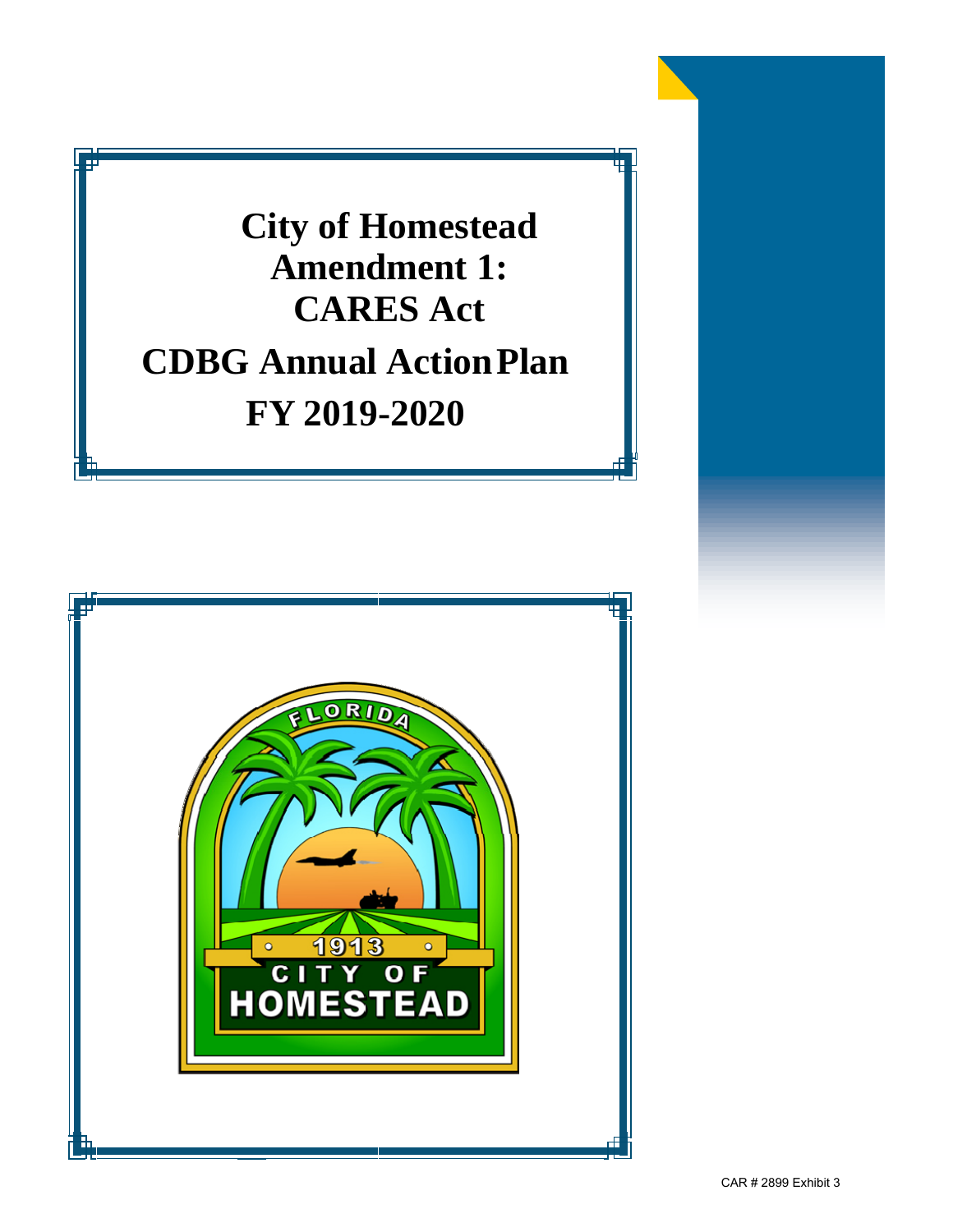## Executive Summary

Amendment 1 to the FY 2019-2020 CDBG Annual Action Plan has been initiated as a result of COVID-19 and the resulting unprecedented events. The COVID-19 pandemic has adversely affected the nation as a whole and the City of Homestead in particular. The City is a majority lowincome jurisdiction, and many City residents are suffering economic hardship and uncertainty as the scope of the crisis unfolds. Necessary City services have been stretched to their limits, straining personnel and budgeted resources.

There are confirmed cases of COVID-19 in the City, which has taken swift action to prevent further transmission of the disease. These actions include a curfew from 10 pm to 5 am, closure of City facilities to the public, closure of non-essential businesses, limited public access to parks, and other measures. In addition to City efforts, Federal, State, County, and private and non-profit institutions have responded to the pandemic with similar measures. This has resulted in widespread closures of businesses and other organizations that provide goods, services, and economic opportunity to residents.

The rapid spread of COVID-19 necessitated numerous emergency actions, including:

- March 9, 2020: Florida Governor Ron DeSantis declared a State of Emergency (Executive Order 20-52), pursuant to Article IV, Section(1)(a) of the Florida Constitution.
- March 11, 2020: Miami Dade Mayor Carlos Gimenez declared a State of Local Emergency, pursuant to Section 252.38(3)(a), Florida Statutes.
- March 13, 2020: The President declared a Nationwide Emergency, pursuant to Section 501(b) of the Robert T. Stafford Disaster Relief Emergency Assistance Act.
- March 17, 2020: the City Manager of Homestead declared a Declaration of a State of Emergency in the City.
- March 27, 2020, the Coronavirus Aid, Relief, and Economic Security Act (CARES Act) was signed into law.

The CARES Act immediately allocated funds through HUD to entitlement communities, and Homestead received \$484,742. The purpose of Amendment 1 to the FY 2019-2020 CDBG Annual Action Plan is to describe the City's proposed uses for these funds.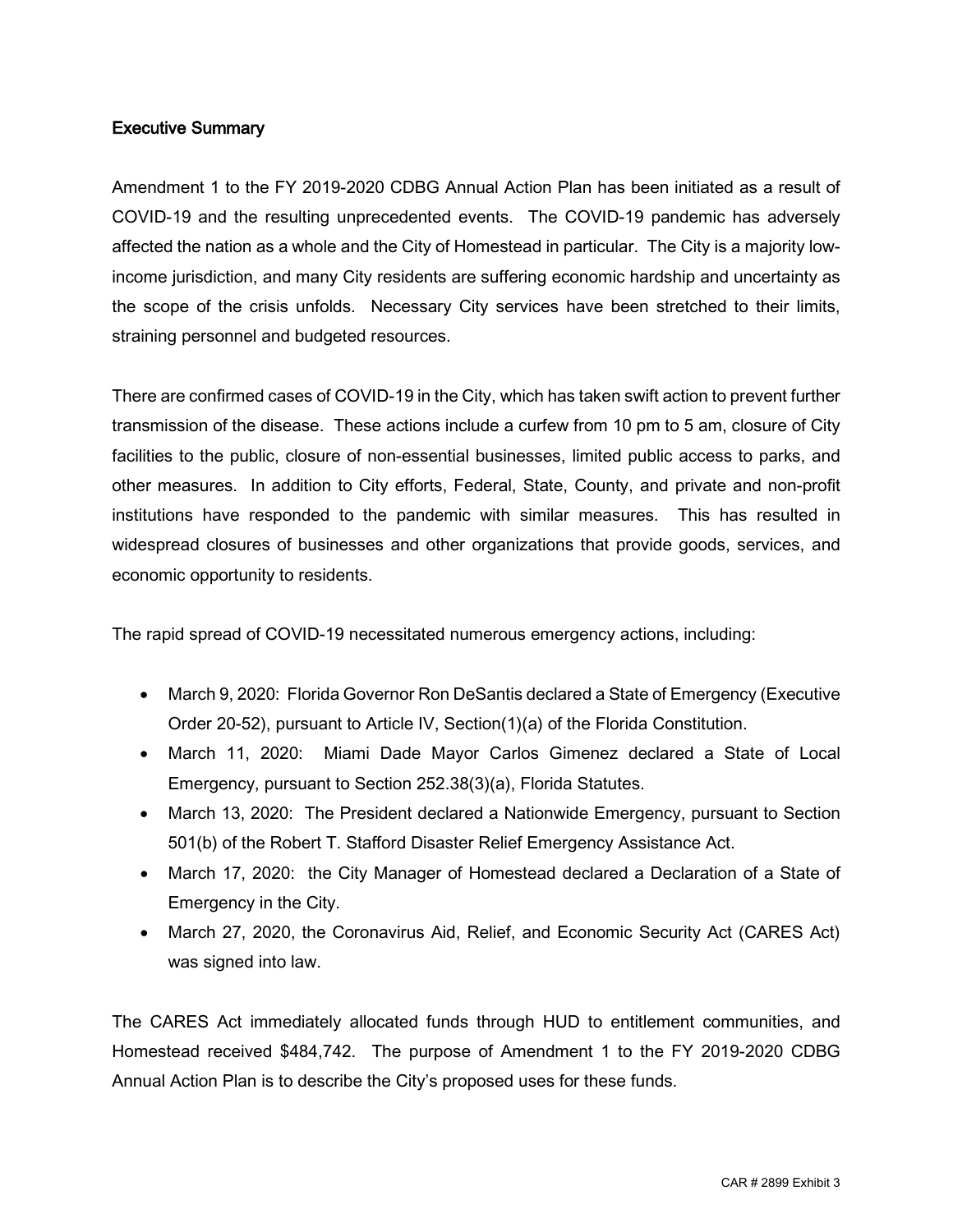The City intends to use the funds for the following activities:

|                           | <b>HUD Activity</b> |           |
|---------------------------|---------------------|-----------|
| <b>Activity</b>           | Code                | Amount    |
|                           | 05Q:                |           |
| <b>Utility and Rental</b> | Subsistence         |           |
| Assistance                | Payments            | \$100,000 |
| <b>Police Overtime</b>    |                     |           |
| Pay for COVID             | 05I: Community      |           |
| 19                        | Policing            | \$312,031 |
|                           | 21A: General        |           |
| Administration            | Program             |           |
| (15%)                     | Administration      | \$72,711  |
| TOTAL                     |                     | \$484,742 |

# Summary of Proposed Activities

There are no proposed changes to the \$807,257 annual allocation described in the FY 2019-2020 Annual Action Plan at this time.

The City expects the amended CARES Act funds to assist with essential public services that will enhance public safety and provide urgent relief to residents through utility and rent assistance.

### Expected Resources

The expected resources for this Amendment is the \$484,742 award described in the April 2, 2020 letter from John Gibbs, Acting Assistance Secretary with CPD, HUD. These funds are in addition to the \$807,257 annual entitlement CDBG.

## Goals and Objectives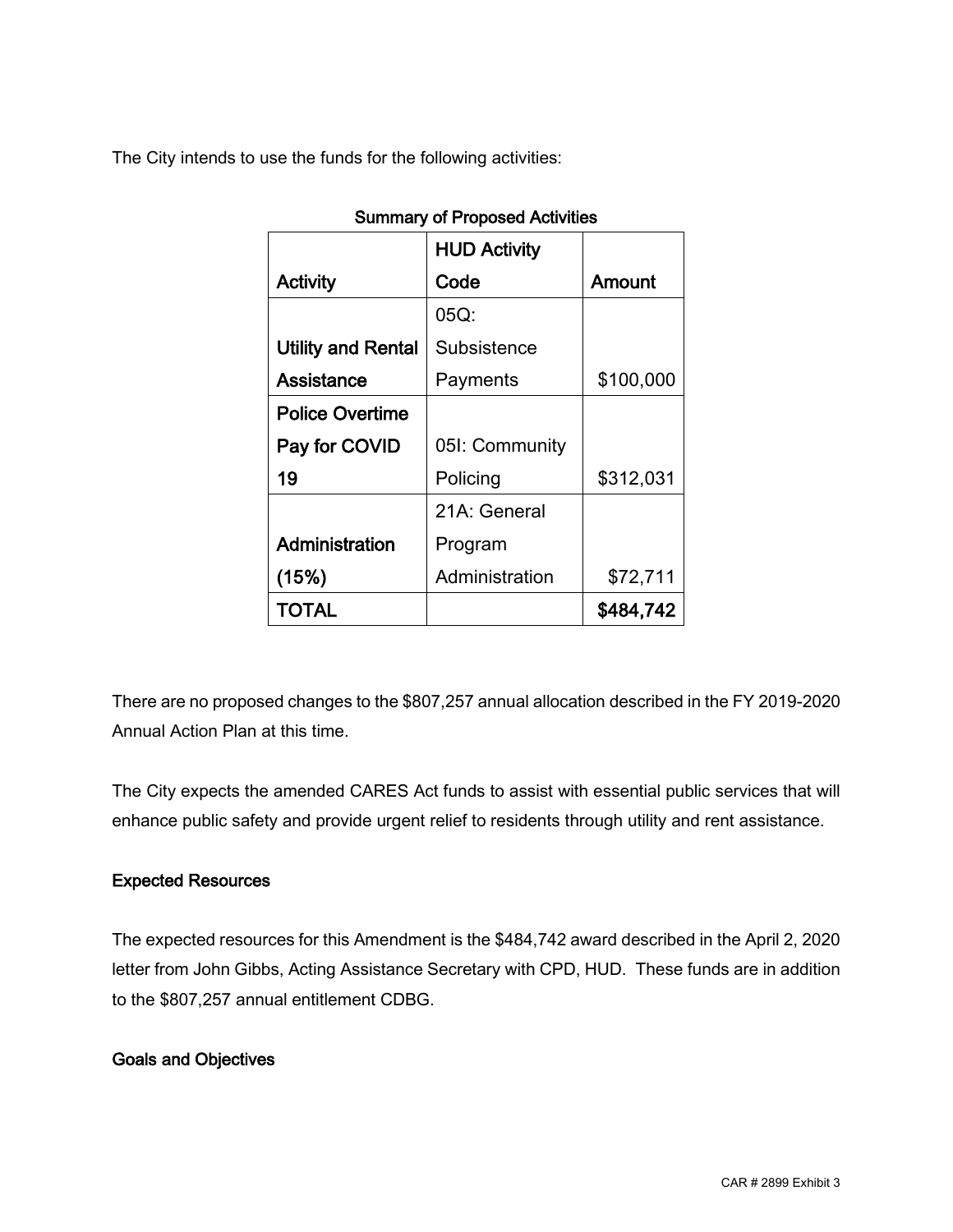In addition to the goals and objectives in the Annual Action Plan, the goals and objectives of the CARES Act funding are as follows:

- To provide rental and utility payment assistance to residents adversely impacted by COVID-19.
- To reimburse the City for police overtime incurred because of COVID-19 Pandemic requirements, including social distancing, closures, and curfew enforcement.
- As a result of these projects, the City intends to provide economic relief to impacted residents, prevent homelessness, and suppress the spread of COVID-19.

### **Projects**

The City has identified the following projects for CARES Act funding based on the most urgent needs at this time:

|                           | <b>HUD Activity</b> |           |
|---------------------------|---------------------|-----------|
| <b>Activity</b>           | Code                | Amount    |
|                           | 05Q:                |           |
| <b>Utility and Rental</b> | Subsistence         |           |
| Assistance                | Payments            | \$100,000 |
| <b>Police Overtime</b>    |                     |           |
| Pay for COVID-            | 05I: Community      |           |
| 19                        | Policing            | \$312,031 |
|                           | 21A: General        |           |
| Administration            | Program             |           |
| (15%)                     | Administration      | \$72,711  |
| TOTAL                     |                     | \$484,742 |

## Summary of Proposed Activities

Each of these projects will assist the City in meeting the challenges presented by COVID-19.

Utility and Rental Assistance: Many residents have been negatively impacted by COVID-19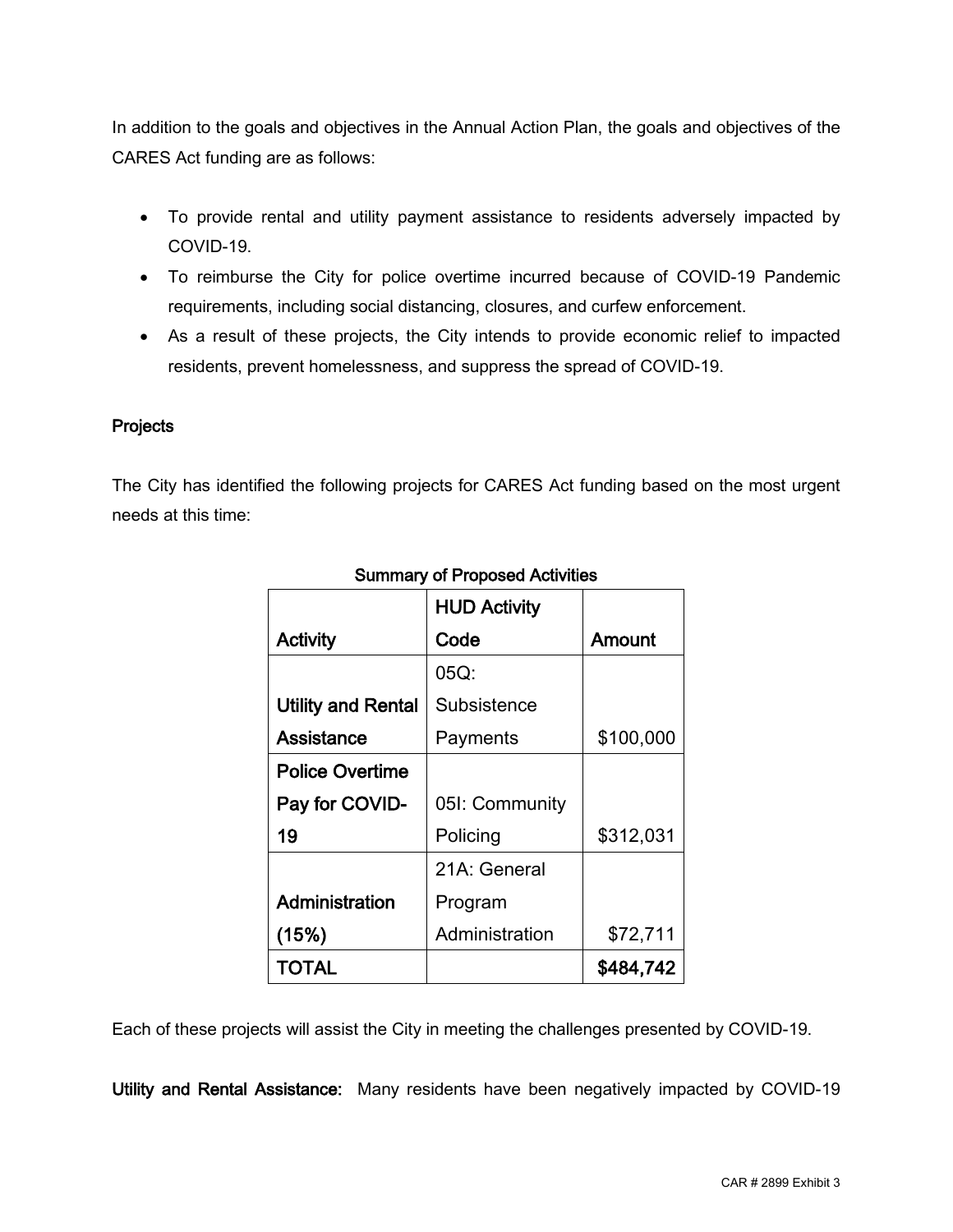through job losses. The Utility and Rental Assistance program will provide short-term assistance to qualified City residents. The program will be administered by a Subrecipient and monitored by the City. Program policies and procedures are being developed.

Police Overtime Pay for COVID-19: The City has deployed the police on an emergency basis to enforce COVID-19 requirements, including social distancing, limited use of City parks, closure of non-essential businesses, and a curfew. As a result, police overtime has expanded rapidly. The City intends to cover and reimburse police overtime costs, regardless of the date on which such costs were incurred but not prior to March 9, 2020, as related to the COVID-19 response. Based on an approximate overtime rate of \$53.50 per hour, the program will fund about 5,832 hours of police overtime.

Projects for the approved FY 2019-2020 CDBG Annual Action Plan are unchanged, as noted in the following chart:

| Curielit Fill Z019-2020 CDBG Frojects (Offchanged) |           |  |
|----------------------------------------------------|-----------|--|
| <b>Proposed Projects</b>                           | Amount    |  |
| Section 108 Repayment                              | \$260,149 |  |
| Cybrary/Library Construction                       | \$300,000 |  |
| Public Services: STEM for LMI                      | \$101,802 |  |
| <b>Students</b>                                    |           |  |
| Administration (18%)                               | \$145,306 |  |
| Total                                              | \$807,257 |  |

| Current FY 2019-2020 CDBG Projects (Unchanged) |  |
|------------------------------------------------|--|

### Public Services Cap Waiver

The projects identified for the CARES Act are public services. Based on HUD guidance, the 15 percent public services cap does not apply to these funds or to FY 2019-2020 or FY 2020-2021 CDBG funds related to COVID-19 activities.